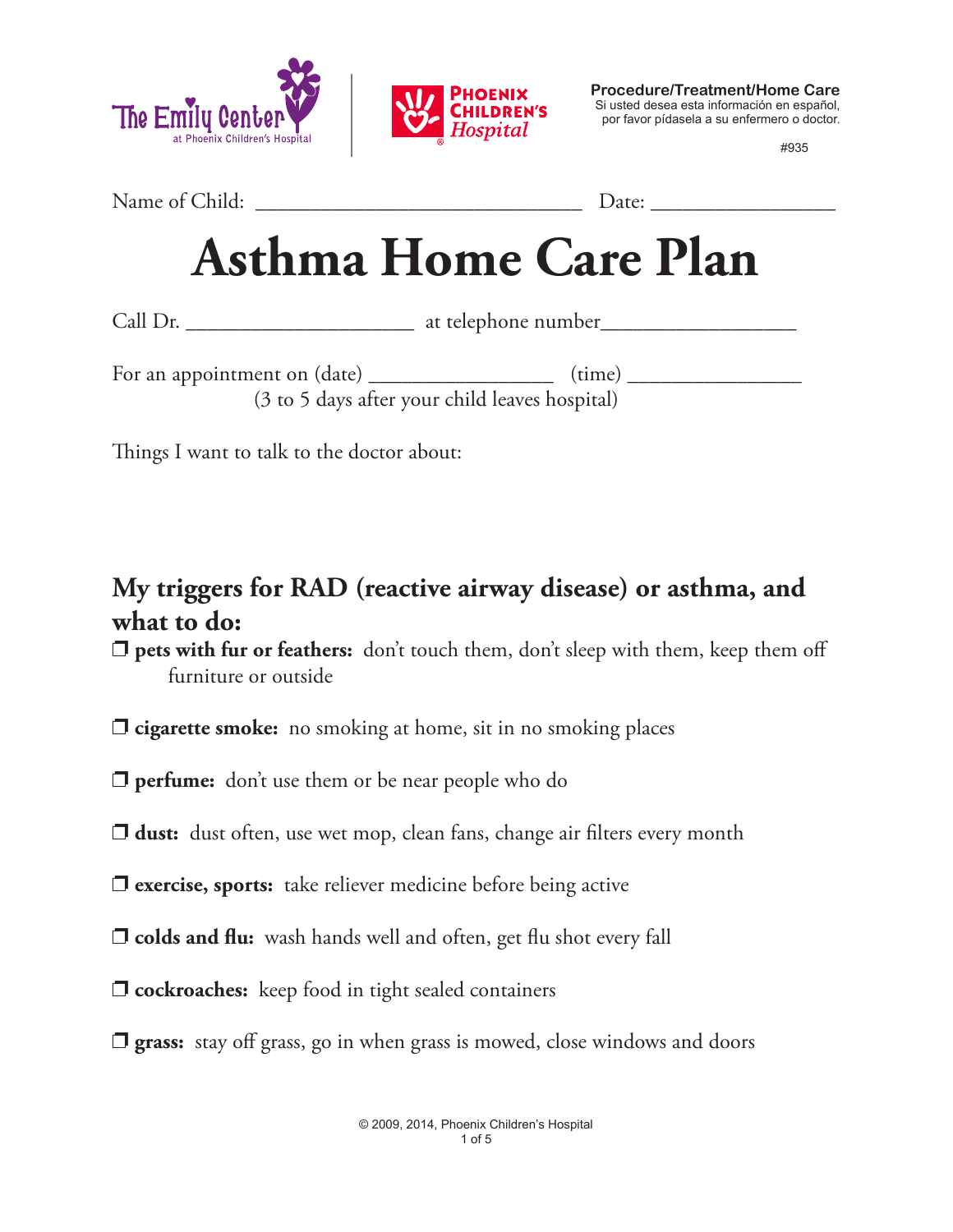**J** stuffed animals: don't have them, or wash often or put in freezer for 1 hour

- p **pollen:** close windows and doors, use special air filter, keep away from flowers
- **D** weather: stay in on high pollution days or windy days or take medicine before going out

 $\Box$  other triggers:

 $\Box$  Do not know triggers yet; talked about all that are possible

#### **When you travel:**

- Take your clean pillow.
- When you visit someone with pets, don't stay long.
- Ask your doctor if you should take controller medicine before you go.
- Sit in no smoking places.

### **To do:**

- Take your medicine when you should.
- Always use your spacer.
- Rinse your mouth after using your inhalers.
- Call your doctor if you are sick and not getting better for 1 to 2 days.



If you have any questions or concerns, p call your child's doctor or p call \_\_\_\_\_\_\_\_\_\_\_\_\_\_\_\_\_\_\_\_\_\_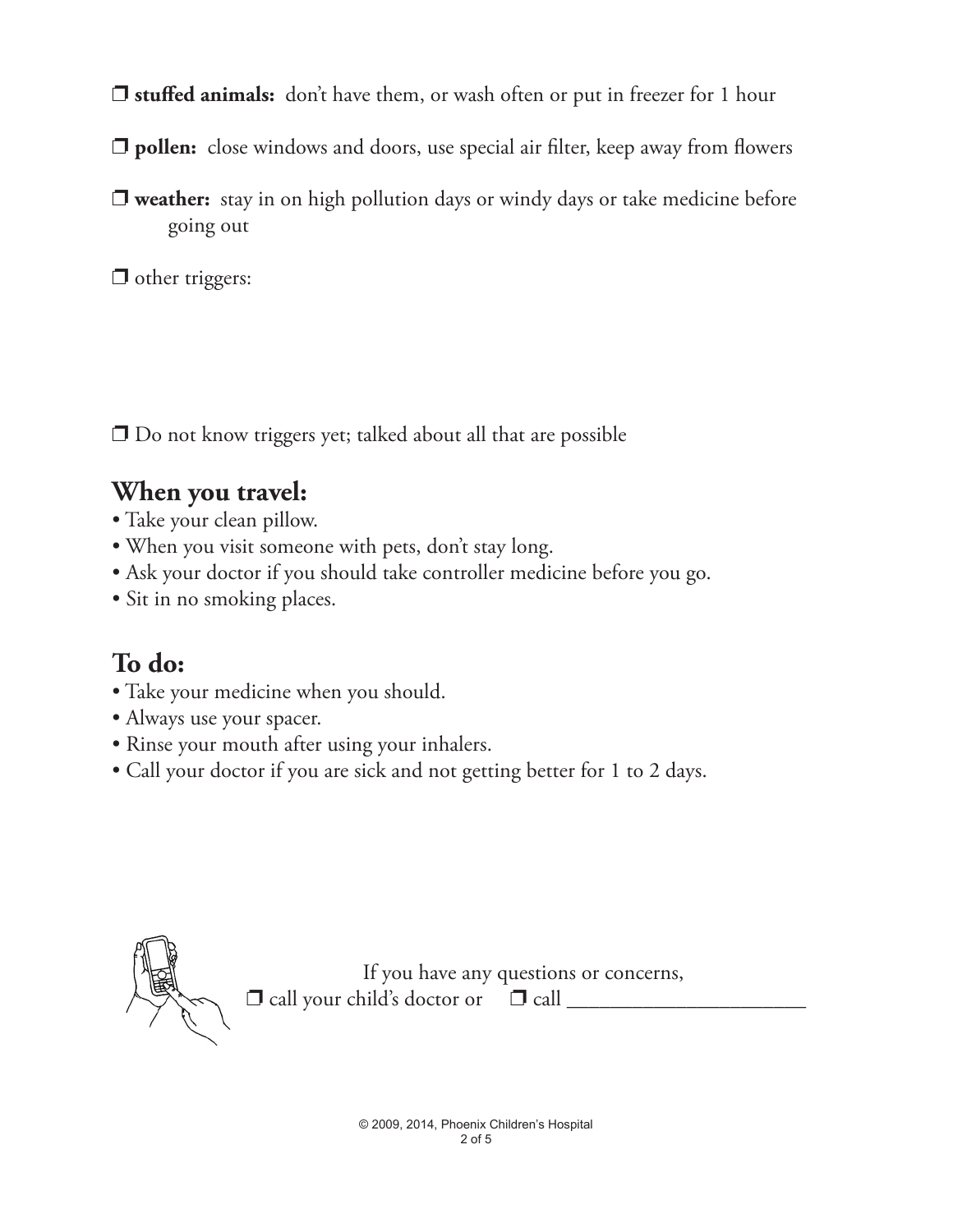If you want to know more about child health and illness, visit our library at The Emily Center at Phoenix Children's Hospital 1919 East Thomas Road Phoenix, AZ 85016 602-933-1400 866-933-6459 www.phoenixchildrens.org www.theemilycenter.org Facebook: facebook.com/theemilycenter Twitter: @emilycenter Pinterest: pinterest.com/emilycenter

Disclaimer

The information provided at this site is intended to be general information, and is provided for educational purposes only. It is not intended to take the place of examination, treatment, or consultation with a physician. Phoenix Children's Hospital urges you to contact your physician with any questions you may have about a medical condition.

> Friday, March 14, 2014 • DRAFT to family review #935 • Written by Cynthia Phares • Illustrated by Irene Takamizu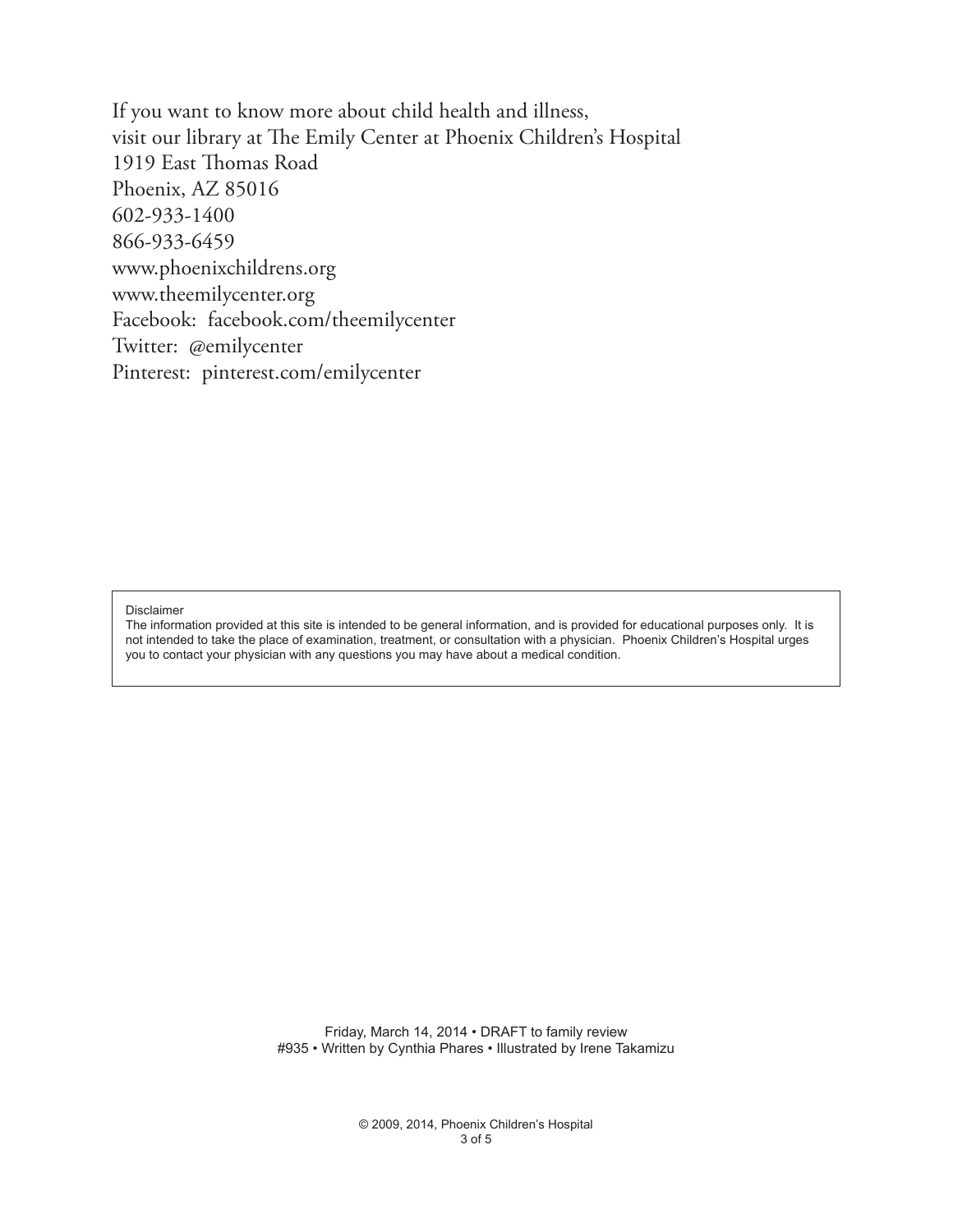

**Procedure/Treatment/Home Care** Si usted desea esta información en español, por favor pídasela a su enfermero o doctor.

#935

## **Asthma Home Care Plan**

Name of Health Care Provider:

Date returned:  $\Box$  db

## Family Review of Handout

Health care providers: Please teach families with this handout. Families: Please let us know what you think of this handout.

| Would you say this handout is hard to read?                                                  | □ Yes      | □ No       |
|----------------------------------------------------------------------------------------------|------------|------------|
| easy to read?                                                                                | $\Box$ Yes | No<br>- 11 |
| Please circle the parts of the handout that were hard to understand.                         |            |            |
| Would you say this handout is interesting to read?                                           | $\Box$ Yes | No         |
| Why or why not?                                                                              |            |            |
|                                                                                              |            |            |
| Would you do anything differently after reading<br>this handout?<br>If yes, what?            | J Yes      | No         |
| After reading this handout, do you have any<br>questions about the subject?<br>If yes, what? | J Yes      | No.        |